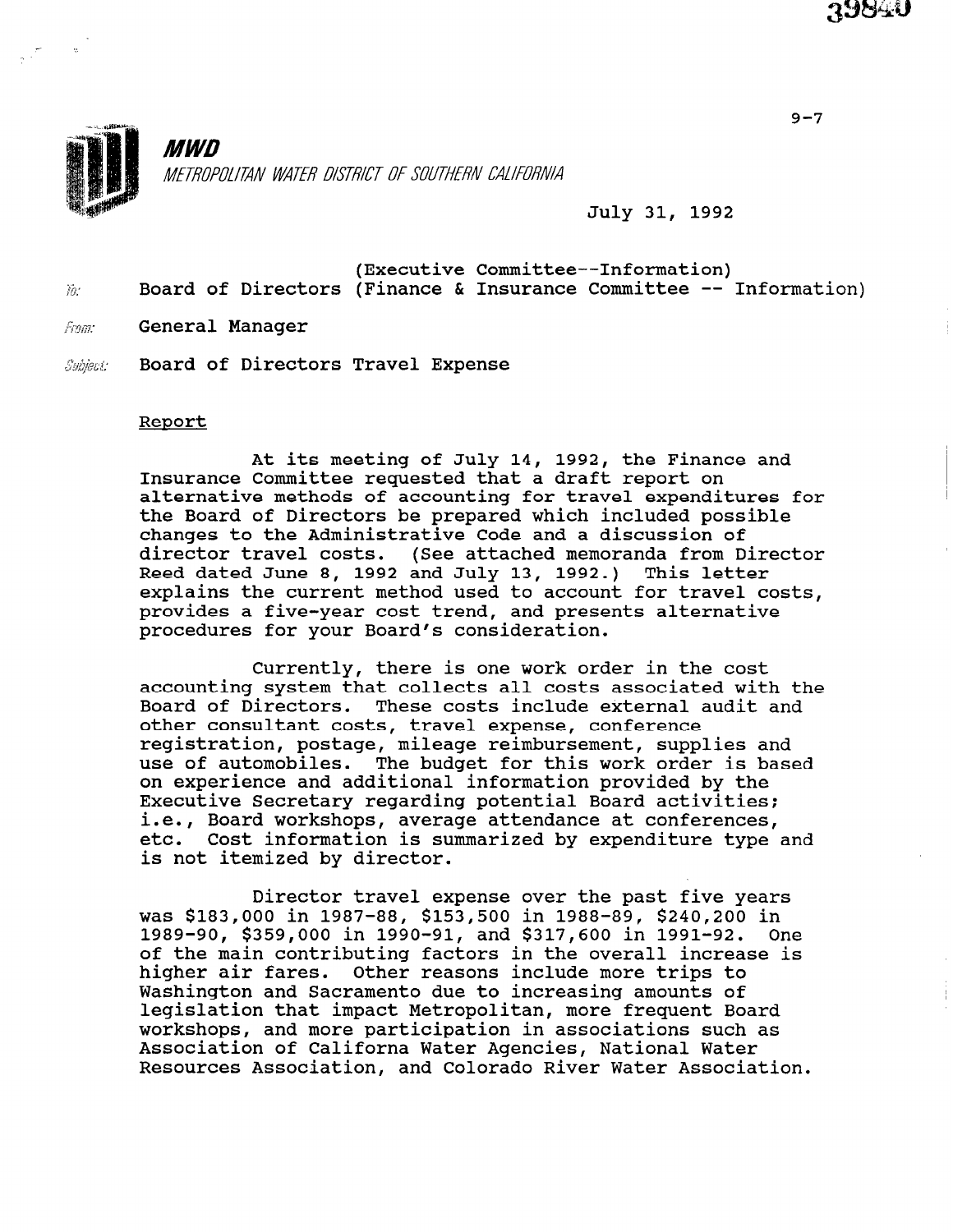Board of Directors -2- July 31, 1992

 $\sim$ 

There are several alternative procedures that can be used to budget, itemize and report on travel expenses by director. .-

# Alternative One

Alternative One would utilize the existing Finance Division Expense Claim System (ECS). The ECS is designed to track travel expenditures for business purposes and expedite the processing of expense claims. Under this proposal, all budgets and costs would continue to be reported under the existing Board of Directors' work order. No individual travel budgets would be established, but reports could be generated through the ECS to provide an accounting of travel expenses by director. Quarterly reports would be made available to the Chair of the Board or the Executive Committee that would indicate by director total costs incurred to date, cost per event, average daily cost, and the date of the last expense claim filed. This would enable the Chair or the Executive Committee to review the purpose, frequency and costs of travel. ECS reports would provide historical travel costs. The value of the reports would decrease if directors delayed filing their expense claims. This is the lowest cost alternative, and the system is capable of providing ad hoc reports as needed.

### Alternative Two

Alternative Two would establish a work order within the cost accounting system for each director to account for travel expense when traveling outside the District's boundaries and when attending conferences, whether or not the conference is within the District's boundaries. These work orders would be in addition to the primary Board of Directors' work order which would include funds for travel expense to attend Board and committee meetings and any extraordinary travel. The budgets for the individual work orders would be established by either the Chair of the Board or the Executive Committee. As in Alternative One, the cost reports would only provide historical information on travel experies would only provide installed information on travel the time to process and record them in the cost system, then the time to process and record them in the cost system, there could be up to a three-month difference between what is<br>reported in the work order and the actual costs incurred-todate.

There are already 208 work order accounts for which detailed budgets are developed on an annual basis. The contract of the state of the state of the state of the state of the state of the state of the state of the state of the state of the state of the state of the state of detailed budgets are developed on an annual basis. The<br>addition of 51 work orders would create additional work for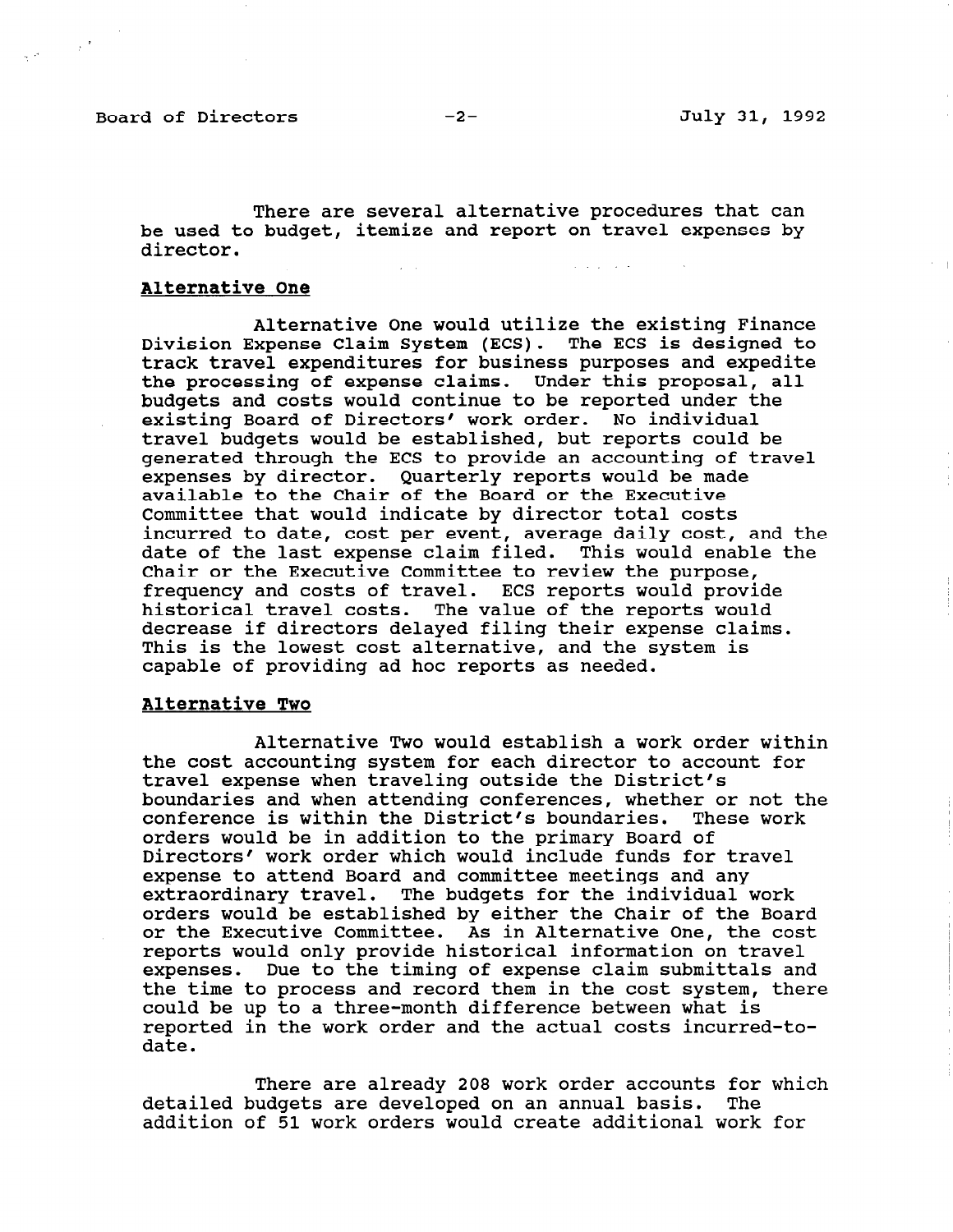# Board of Directors -3- -3- July 31, 1992

 $\label{eq:2.1} \frac{1}{2\sqrt{2}}\left(\frac{1}{\sqrt{2}}\right)^{1/2} \left(\frac{1}{2}\right)^{1/2}.$ 

both the Board and staff to prepare the annual budget. Added work would be required to monitor work order budgets vs. costs and to modify existing mainframe computer reports so that the data would be presented in a meaningful form. While individual work orders would provide a means to track and report travel expense relative to budget by a director over time, Alternative One provides a more efficient and less costly method to furnish this information.

#### Alternative Three

Alternative Three would involve developing a new spreadsheet application (a ledger) which would track actual and estimated costs vs. budget by each director. This system would be maintained by the Executive Secretary's office. At the time travel plans are made, a director would inform the Executive Secretary of the estimated cost of a trip, and this information would be entered into the ledger. When the expense claim is submitted, the estimated costs would be deleted and actual costs entered. This would provide an approximation of travel dollars available to each director at any point in time but not necessarily an exact accounting of a director's travel expenses. As in Alternative One, quarterly reports would be provided to the Chair or Executive Committee for review, but the value of the reports would again be dependent upon timely reporting.

The cost to develop such a system would be minimal, but approximately 20 to 30 hours per month would be required to process and validate the information contained in the system. The Executive Secretary's office is currently averaging 20 hours per month of overtime; and with this additional work load, it would be necessary to increase the budget to provide for part-time help as required. Most of the potential savings accruing from this alternative would be offset by the additional staffing requirements. This alternative would also require either the Chair or the Executive Committee to develop the budgets for each director.

### Administrative Code

To implement either Alternative Two or Three, it IO IMPICMENT CITHEL AITEMINITY TWO OF THEE, IT would be necessary to (i) amend section 2417 to include as part of the duties and functions of the Executive Committee the authority to establish an annual travel budget for each director, and (2) amend Section 6324 of the Administrative Code to require the prior approval of a travel request if the cost of such travel would exceed the base travel amount authorized for each director as part of the annual budget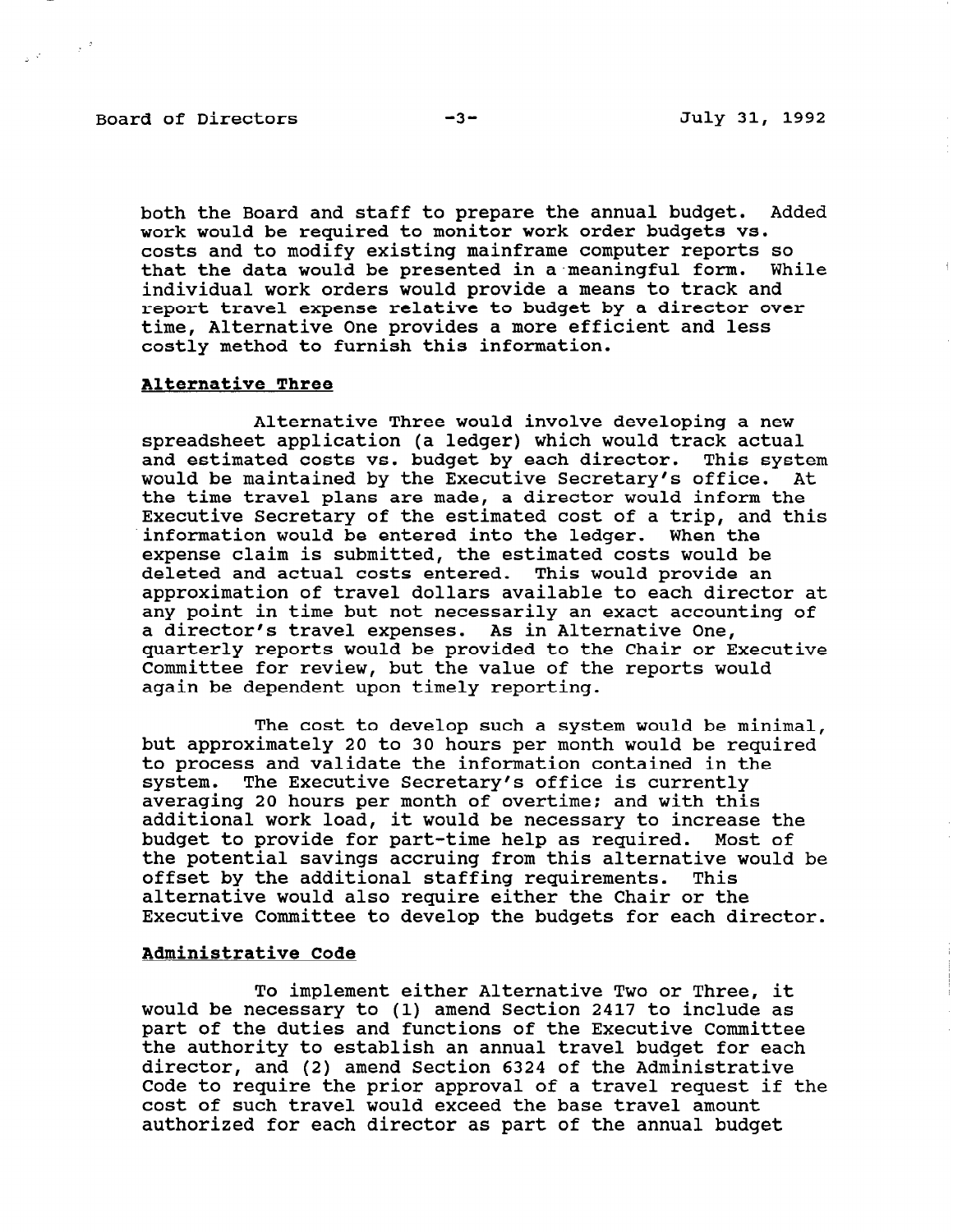Board of Directors -4- July 31, 1992

 $\sim$  1

process. Attachment A shows the changes that would be .<br>required. Attachment B shows new text marked by underlin and deleted text marked by strikeover.

and the company of the company of the

# Board Committee Assignments

This letter was referred to:

The Finance and Insurance Committee pursuant to its authorized to study, advise, and make recommendations with regard to preparation of budgets under Administrative Code Section  $2441(a)$ .

The Executive Committee because of its authority to study, advise, and make recommendations with regard to policies and procedures to be considered by the Board under Administrative Code Section 2417(e).

Recommendation

For information.

MCF:jg 061MCF

**Attachments**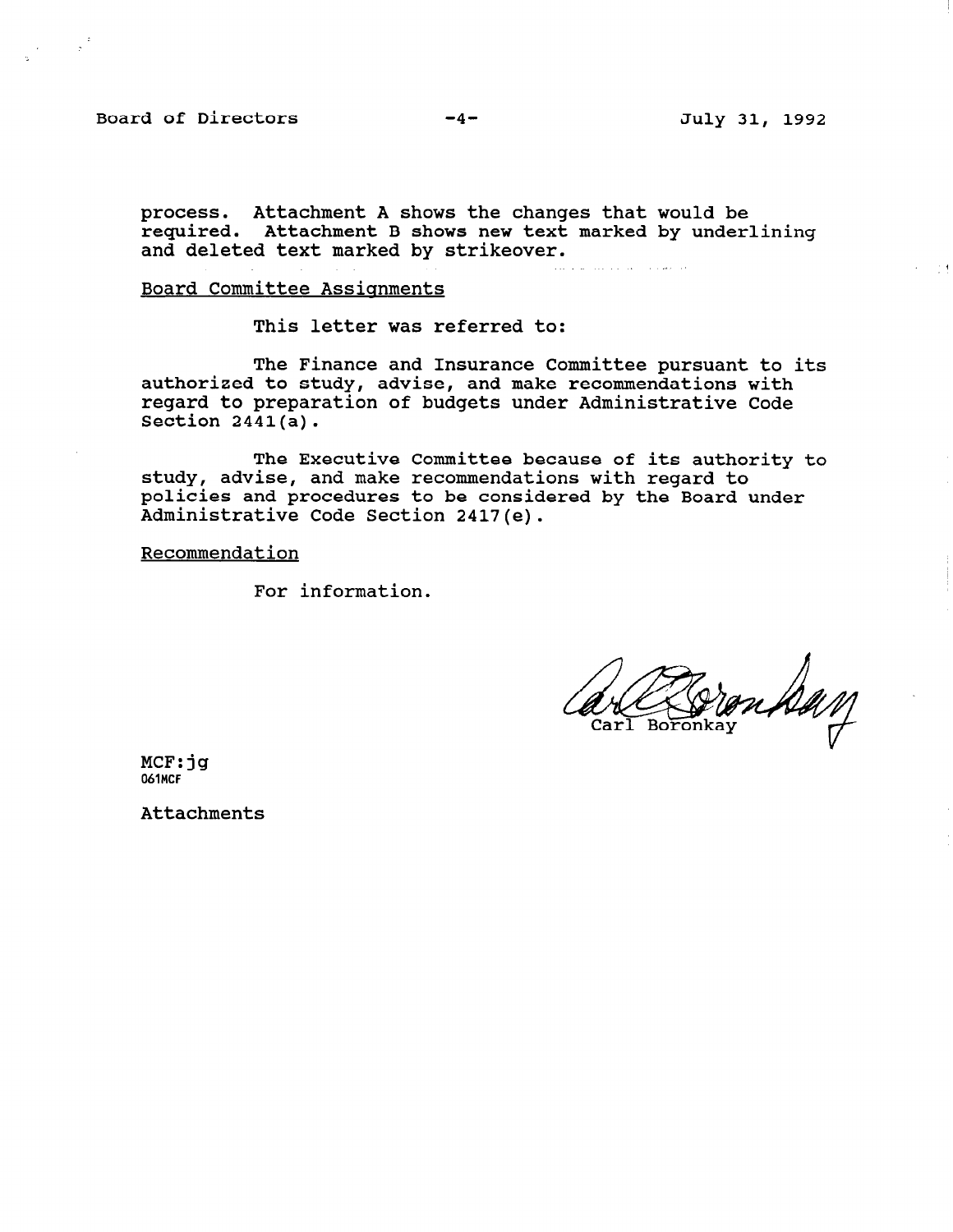#### ATTACHMENT A

S 2417. Duties and Functions.

 $\label{eq:2.1} \begin{array}{ccccc} \mathcal{R} & & & & \mathcal{R} \\ \mathcal{R} & & & & \mathcal{L} \\ \mathcal{B} & & & & \mathcal{L} \end{array}$ 

The Executive Committee shall study, advise, and make recommendations with regard to:

(a) Legislation sponsored by the District or in any way affecting the District;

(b) Public information for governmental and other entities and officials, and for the citizens of California regarding matters affecting the District's interests;

 $\gamma = 4$ 

(c) The selection of public information consultants and the determination of the scope of their assignment;

(d) Matters relating to the Colorado River Board of California;

(e) Policies and procedures to be considered by the Board;

(f) Questions raised by the officers and staff in intervals between meetings of the Board and in unexpected situations and emergencies;

(g) Such other matters as may be required under Division 2 of this Administrative Code.

(h) The Executive Committee shall also:

(1) Assign and reassign the directors to the standing committees and designate the Committee Chairs and Vice Chairs, subject to approval by the Board of Directors, and to the limitations on terms of office;

(2) Designate a Board Vice Chair to act in the Board Chair's absence, failure or inability to act if the Chair has not previously made such a designation.

(3) Act on behalf of the Board in unexpected situations (3) ACL ON DENAIL OF THE BOARD IN UNEXPECTED SITE and emergencies, subject to subsequent approval or ratification<br>of the estimateles shares we welcomes in isite it. of the actions taken whenever such approval or ratification is required by law.

 $(4)$  Provide policy guidance phase approximately to those (4) PLOVIDE POILCY GUIDANCE WHERE APPROPRIATE TO directors and District staff members who are associated with organizations in which the District has membership.

(i) The Chair of the Board or, on the Chair  $\epsilon$  referred, the Chair  $\epsilon$ (1) The Chair of the Board or, on the Chair's referral, the Executive Committee shall approve annual travel budgets for each Director.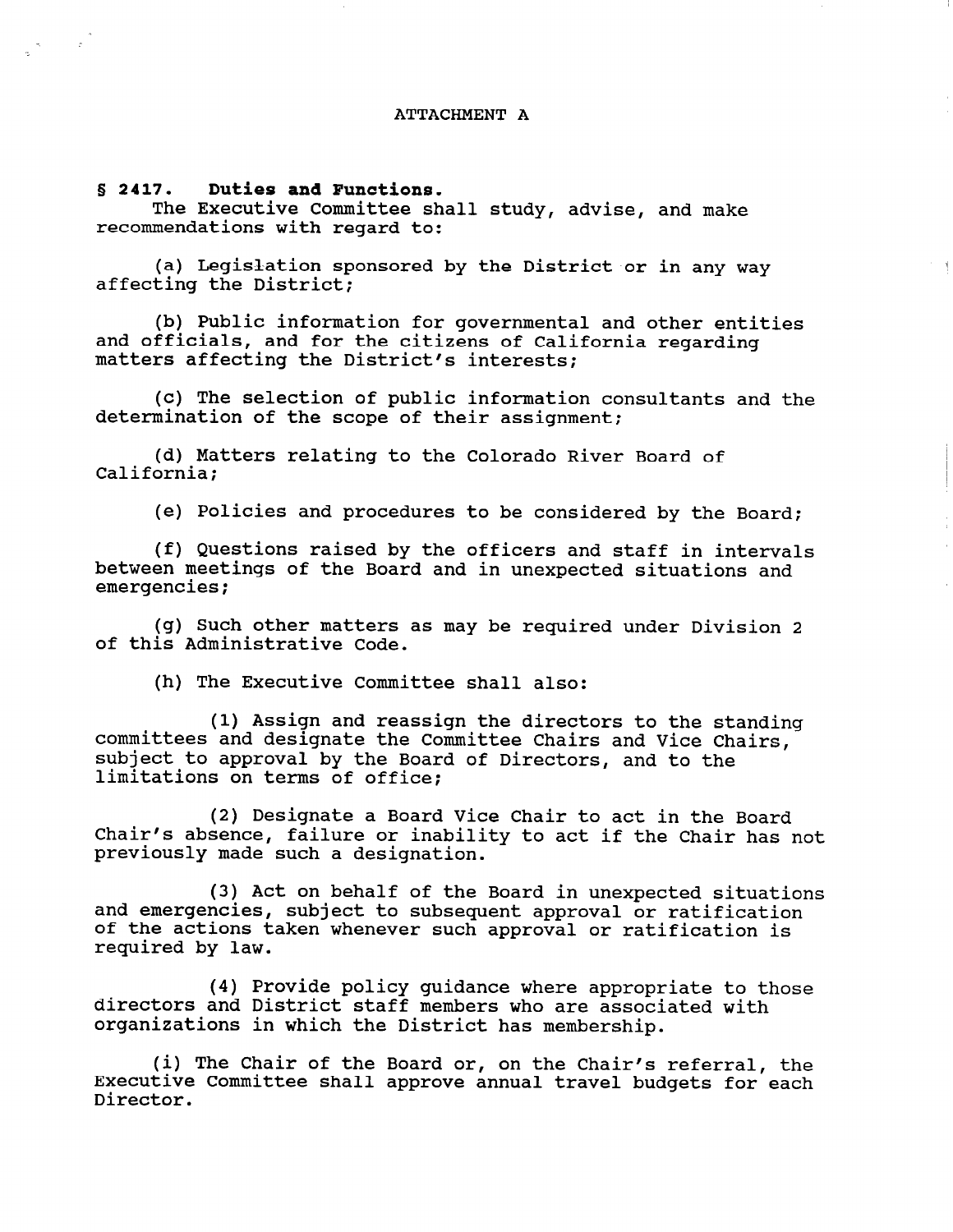#### 8 2417. Duties and Functions.

 $\sim \sqrt{2}$ 

 $\omega$  ,  $\omega$  ,  $\omega$ 

The Executive Committee shall study, advise, and make recommendations with regard to:

(a) Legislation sponsored by the District or in any way affecting the District;

(b) Public information for governmental and other entities and officials, and for the citizens of California regarding matters affecting the District's interests;

 $\rightarrow -q$ 

(c) The selection of public information consultants and the determination of the scope of their assignment;

(d) Matters relating to the Colorado River Board of California;

(e) Policies and procedures to be considered by the Board:

(f) Questions raised by the officers and staff in intervals between meetings of the Board and in unexpected situations and emergencies;

(g) Such other matters as may be required under Division 2 of this Administrative Code.

(h) The Executive Committee shall also:

(1) Assign and reassign the directors to the standing committees and designate the Committee Chairs and Vice Chairs, subject to approval by the Board of Directors, and to the limitations on terms of office;

(2) Designate a Board Vice Chair to act in the Board Chair's absence, failure or inability to act if the Chair has not previously made such a designation.

(3) Act on behalf of the Board in unexpected situations and emergencies, subject to subsequent approval or ratification of the actions taken whenever such approval or ratification is required by law.

(4) Provide policy guidance where appropriate to those (4) FLOVIUS POILCY GUIUGHCS WHELE APPLOPITATE TO directors and District staff members who are associated with organizations in which the District has membership.

 $(1)$  The Chair of the Board or, on the Chairle referred, the <u>III INE CHAIF OF CHE BOARD OF, ON CHE CHAIF'S FEFERENT, CHE</u> Executive Committee shall approve annual travel budgets for each Director.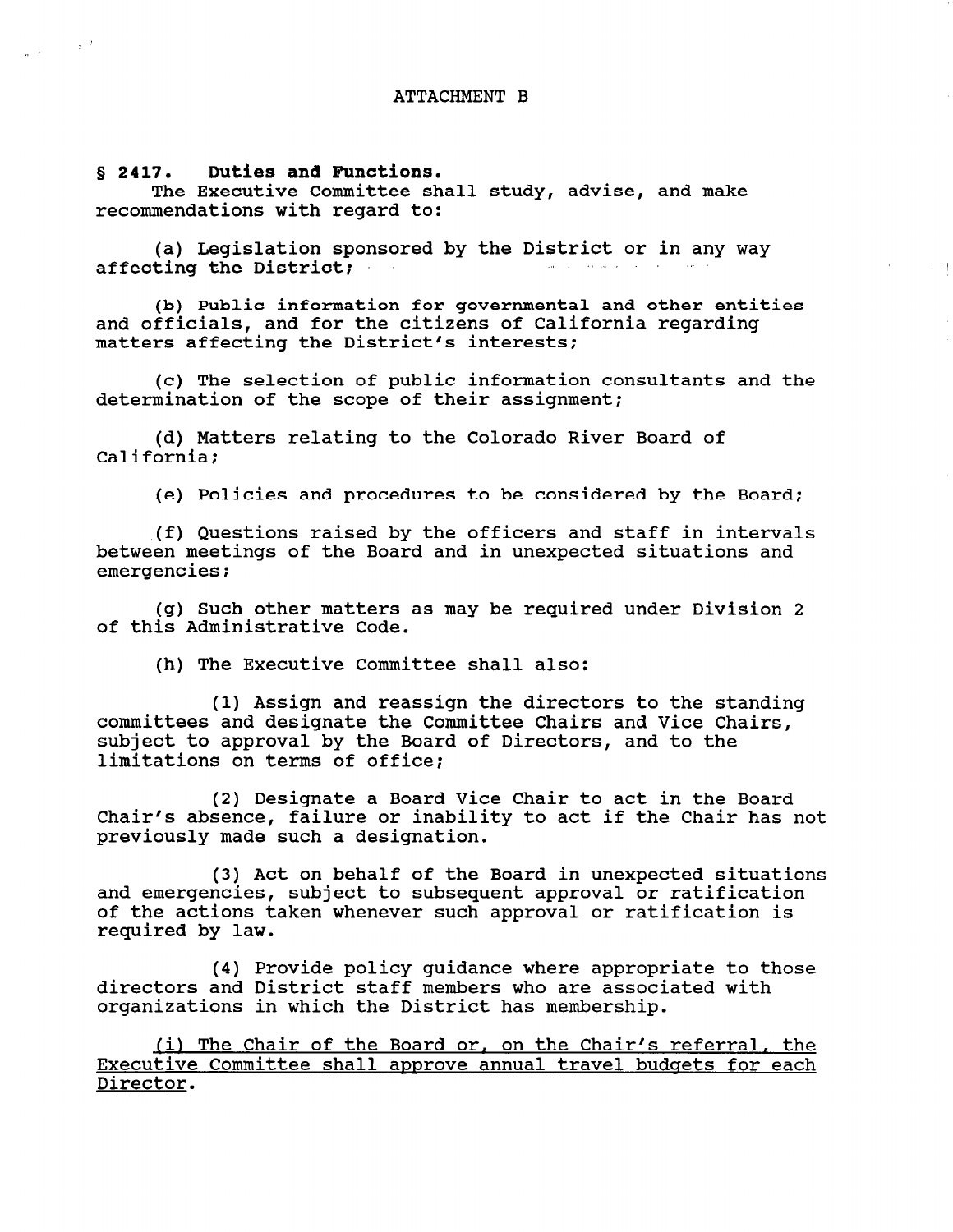#### ATTACHMENT A

# I 6324. Authorization for Domestic Travel.

# (a) Directors

(1) Directors are authorized to travel anywhere within the States of Arizona, California and Nevada on District business as long as the costs associated with such travel do not exceed a Director's annual travel budget.

(2) Other domestic travel on District business by directors shall be undertaken only with the prior approval of the Chair of the Board or, on the Chair's referral, the Executive Committee. In considering whether to give such approval, the criteria set out in Section 6320 shall be applied. The Chair, or the Executive Secretary acting at the Chair's direction, shall advise the director in writing in advance that the travel is authorized.

(3) The prior approval of the Chair of the Board, or on the Chair's referral, the Executive Committee shall be required for travel if a Director's annual travel budget has already been expended. The Chair or the Executive Secretary acting at the Chair's direction, shall advise the director in writing in advance that the travel is authorized.

(4) Where a director expects to be absent from the State for personal reasons for more than 60 days, that director shall, in advance of departure, request approval from the Board in order to comply with Government Code Section 1062.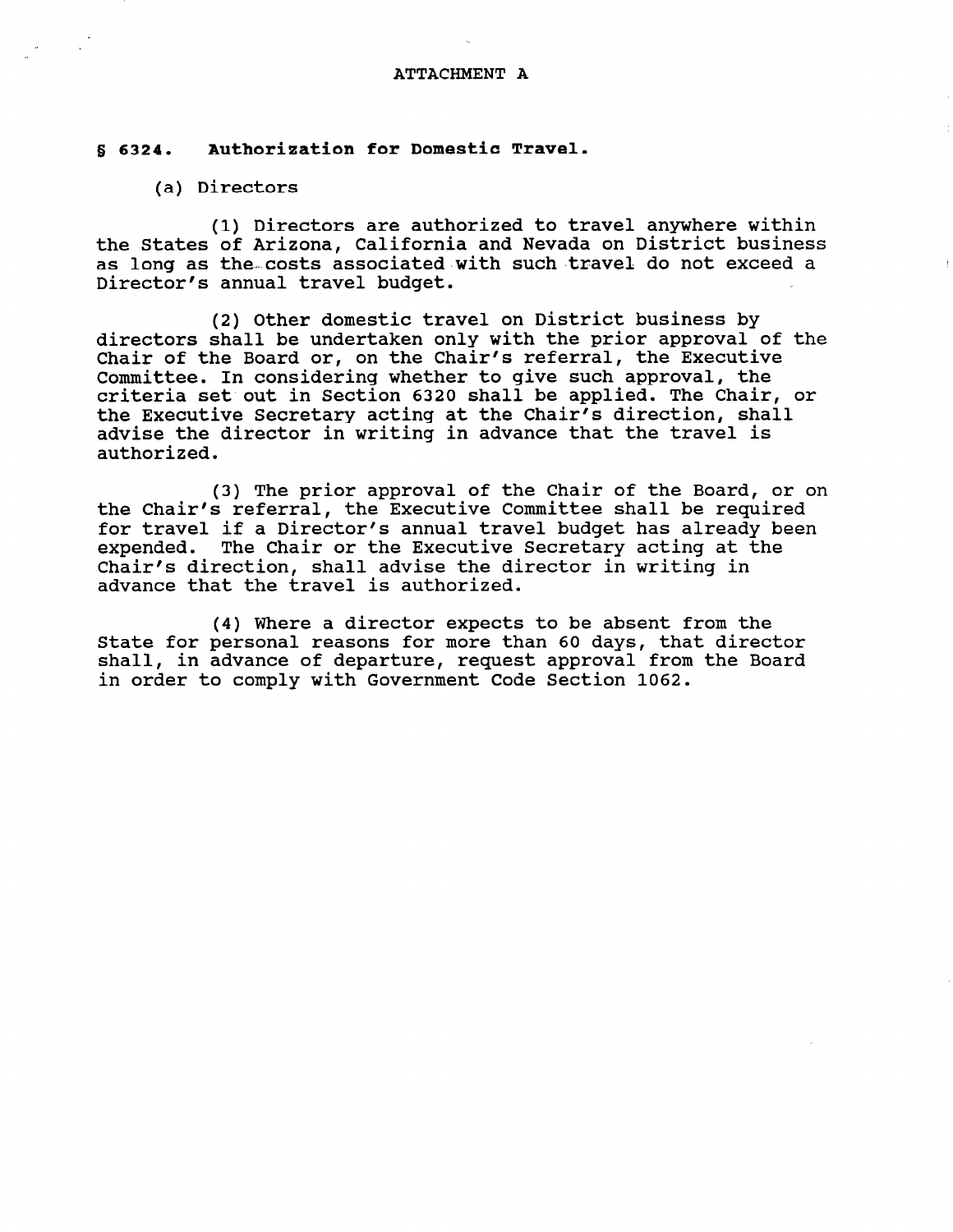## ATTACHMENT B

# 8 6324. Authorization for Domestic Travel.

# (a) Directors

(1) Directors are authorized to travel anywhere within the States of Arizona, California and Nevada on District business as long as the costs associated with such travel do not exceed a Director's annual travel budget.

(2) Other domestic travel on District business by directors shall be undertaken only with the prior approval of the Chair of the Board or, on the Chair's referral, the Executive Committee. In considering whether to give such approval, the criteria set out in Section 6320 shall be applied. The Chair, or the Executive Secretary acting at the Chair's direction, shall advise the director in writing in advance that the travel is authorized.

(3) Where a director expects to be absent from the State for personal reasons for more than 60 days, that director shall, in advance of departure, request approval from the Board in order to comply with Government Code Section 1062.

(3) The prior approval of the Chair of the Board, or on the Chair's referral, the Executive Committee shall be required for travel if a Director's annual travel budget has already been expended. The Chair or the Executive Secretary acting at the Chair's direction, shall advise the director in writing in advance that the travel is authorized.

(41 Where a director expects to be absent from the State for personal reasons for more than 60 days, that director shall, in advance of departure, request approval from the Board in order to comply with Government Code Section 1062.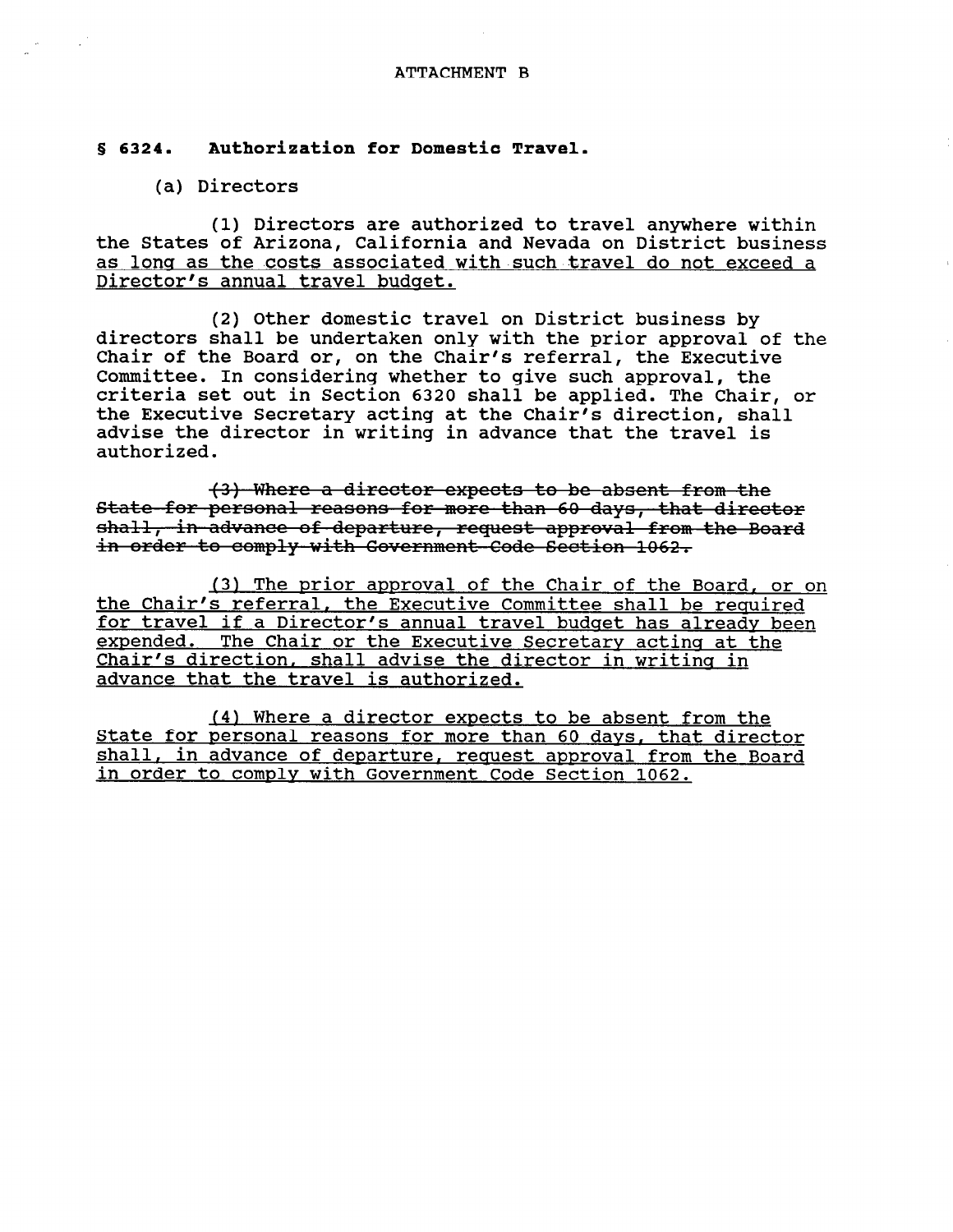# June 8, 1992

TO: Members, Finance and Insurance Committee, MWD Members, Executive Committee, MWD

From: Chris Reed, Director, Santa Manic P.

Re: A proposeal for change in the current practices regarding Director Travel Expenditures and accounting for same

I recommend that rather than having one large travel account from which each Director draws we establish individual travel accounts with a budgeted amount for each Director. The individual accounts should be equal except that the Chair should have an amount  $\frac{L}{L}$  and  $\frac{L}{L}$  are  $4 + \frac{L}{L}$ that of an individual Director. These accounts should be for travel expenditures outside the District boundries. There should be two other "special" travel accounts maintained. One, for travel inside the District, would be a general account and would be charged for the milage reimbursements and for the train fares and other expenses related to attendence at Board and committee meetings, The other account should be for extraordinary travel expense and appropriations from it would be authorized by the Executive Committee. This account, for example, would be drawn on by those Directors who undertake to represent the Agency as an officer or committee member at one of the Associations to which the Agency belongs; or could be used when the Agency decides to send a delegation of Directors to either Sacramento or Washington for a specific legislative purpose,

The purpose of this new scheme wouid be to encourage accountability on the part of individual Directors. Directors would have to exercise some personal choices as to what meetings they would attend and what trips they would take, By having a limit to the amount appropriated a Director would be encouraged to make plans early, and stick with them, in order to make their travel funds go further, Expenditures from the basic travel account for each Director would be subject to the the adopted regulations for justification, reporting, etc. but would not be reviewed by the Executive Committee or Board except as is called for in the current regulations. Directors who use up all their funds would have to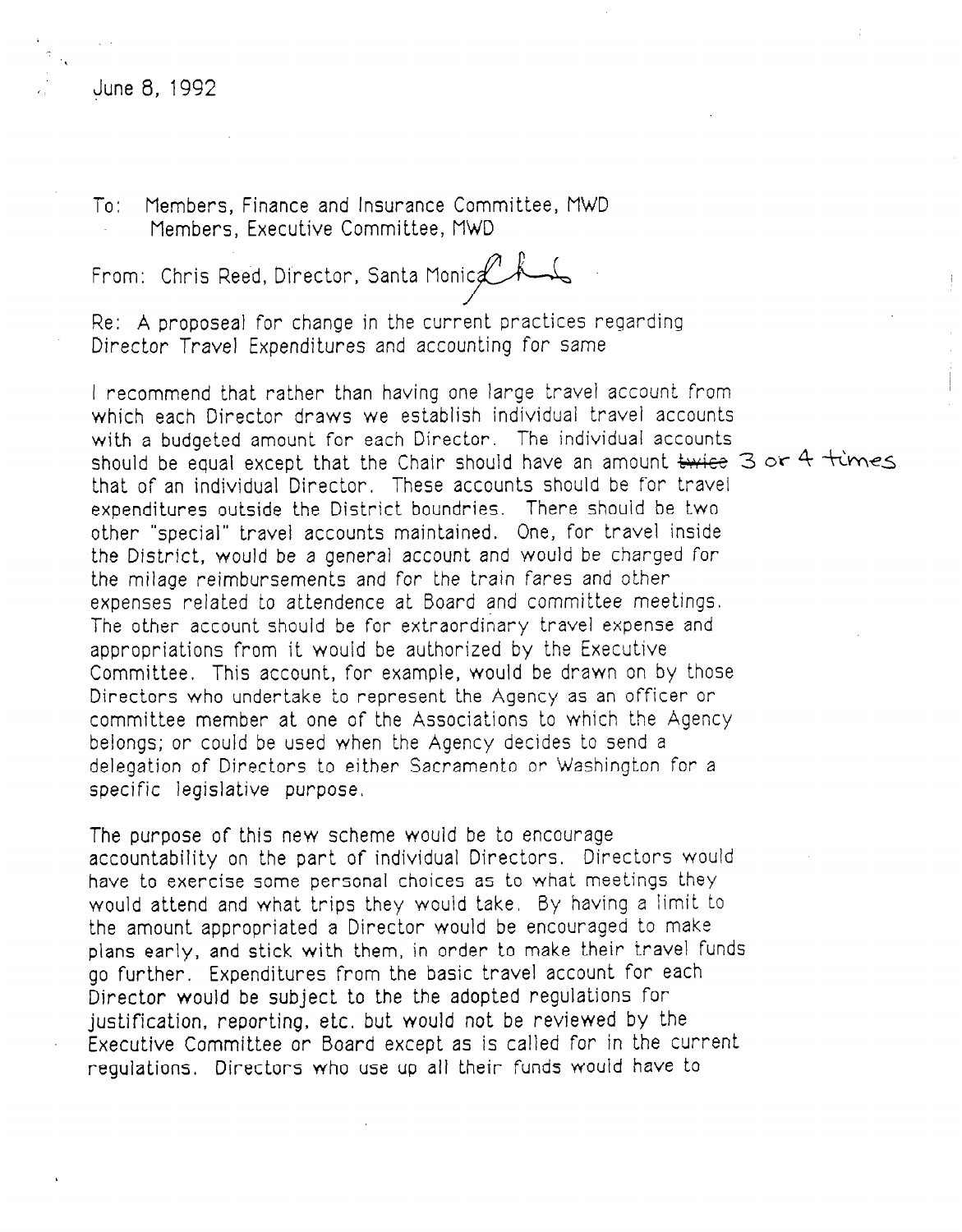make specific requests for additional funds from the Executive Committee, Directors who do not anticipate using ail their appropriated funds may turn them back to the fund administered by the Executive Committee (side deals to trade or transfer funds would not be allowed except on approval by the Executive Committee). Funds not used could not be carried forward and would return to the general funds of the MWD.

The benefit to this change would allow each Director to accept direct responsibility for their travel choices. Those Directors who do not travel would not be subject to criticism by the public and the press. Some Directors would have to make travel choices (due to limited funds) and would have to pay more careful attention to how much they are spending. Officers, and Directors with special responsibilities (example, an officer in ACWA or a Committee Chair in NWRA), have access to the funds needed to support their responsibilities simply through a memo request to the Executive Committee,

I urge the F & I Committee to support this recommendation and forward it to the Executive Committee.